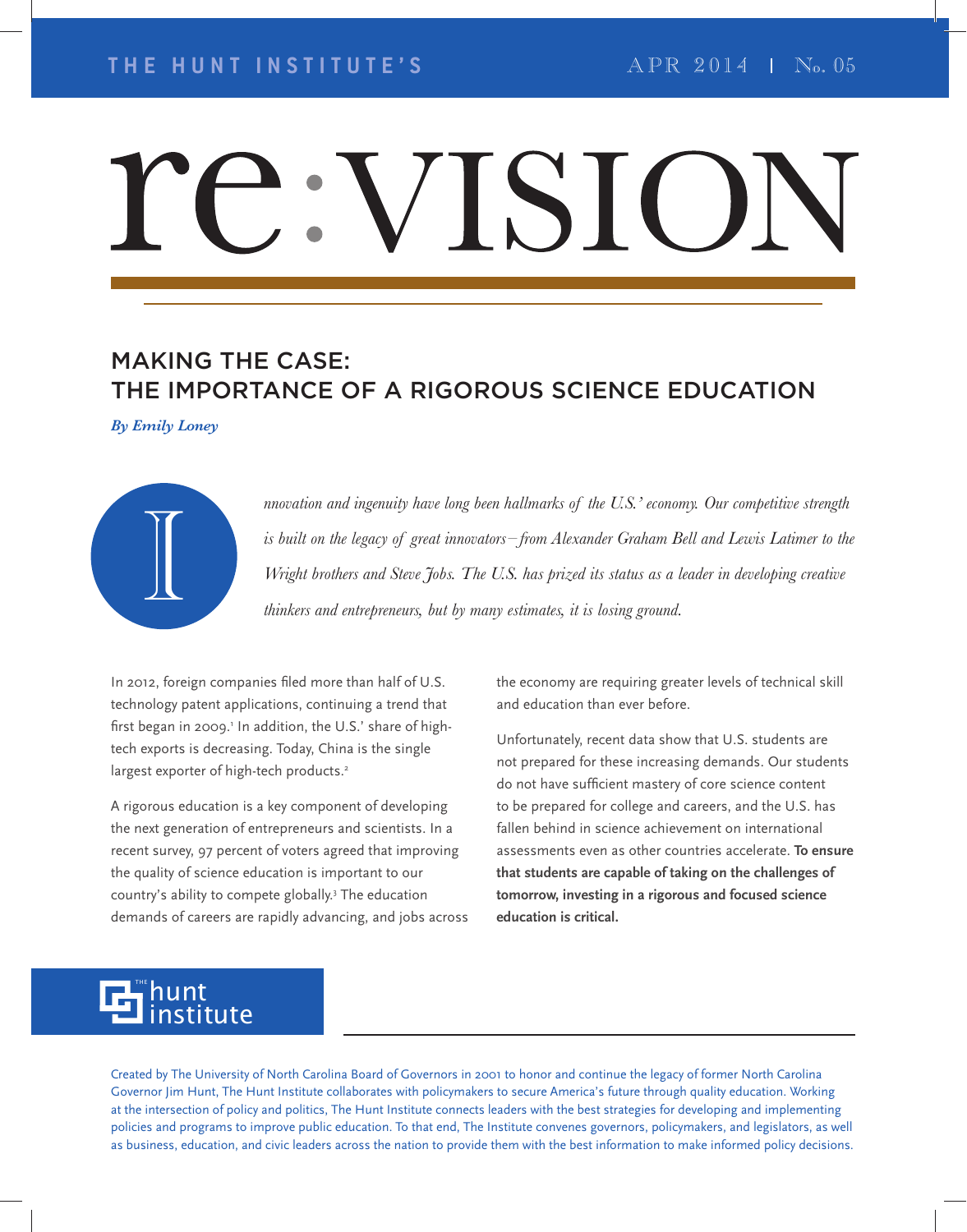### CURRENT CONTEXT: WHY SCIENCE, WHY NOW?

The demand for individuals with strong science and technical expertise is growing. **Experts anticipate that by 2018, more than 2.8 million job openings will be available for workers in science, technology, engineering, and mathematics (STEM)**  fields; 92 percent of these jobs will require at least some postsecondary education.4 Opportunities for STEM workers exist even in the current time of economic recovery. While there are currently 3.6 unemployed workers for every unfilled job in the U.S., in STEM fields there is only *one* unemployed STEM worker for every two unfilled jobs.<sup>5</sup> These career paths also offer competitive salaries. According to the U.S. Department of Commerce, individuals working in STEM fields can earn as much as 26 percent more on average than those working in non-STEM fields.<sup>6</sup>

Unfortunately, supply is not meeting demand: the U.S. is not yet producing a sufficient number of workers for these STEM opportunities. This shortage has ramifications for both economic competitiveness and the strength of our national security. The U.S.' military, security, and research operations depend on a skilled workforce of scientists, engineers, and mathematicians.

Recent reports indicate that U.S. colleges and universities are not graduating sufficient numbers of individuals with expertise in these subjects to fully staff military intelligence agencies. Today, less than one-third of U.S. college students graduate with a major in science or engineering, compared to more than half of Chinese college students who graduate with a major in these fields.7

To exacerbate the problem, women and minorities are underrepresented both in STEM degree programs and careers. Women hold nearly 50 percent of the jobs in the U.S. economy, yet only 24 percent of women are employed in STEM-related careers. This pattern has held consistent over the last 10 years, even as the number of collegeeducated women in the workforce has increased.8 The challenge is also acute for underrepresented minorities, who made up only 10 percent of the U.S. workforce in science and engineering in 2010.<sup>9</sup> The number of underrepresented minorities pursuing degrees in engineering and physical sciences has remained flat since 2000, and the number of math majors has fallen.10

Improving science education is necessary to prepare additional numbers of STEM workers, but a strong background in science also benefits students who enter other fields. A rigorous science education helps all **students develop key analytical and problem-solving skills**  that are applicable across all fields. From the doctor's office to the kitchen stove, Americans make countless decisions every day that involve science, yet recent reports indicate that our country's scientific knowledge is sorely lacking. On the 2003 *National Assessment of Adult Literacy*, fewer than one in three college graduates could perform tasks such as interpreting a data table about blood pressure and physical activity.<sup>11</sup>

## WHERE ARE WE NOW? THE STATE OF SCIENCE EDUCATION

Looking specifically at the state of science achievement, we see that U.S. students do not have sufficiently deep understanding of scientific concepts. According to 2011 results from the *National Assessment for Educational Progress* (NAEP)<sup>i</sup>, only one-third of U.S. eighth graders were proficient in eighth-grade science. On the 2011 NAEP, just two percent of eighth-grade students scored at the highest level of proficiency, a percentage unchanged from the last administration of NAEP in 2009.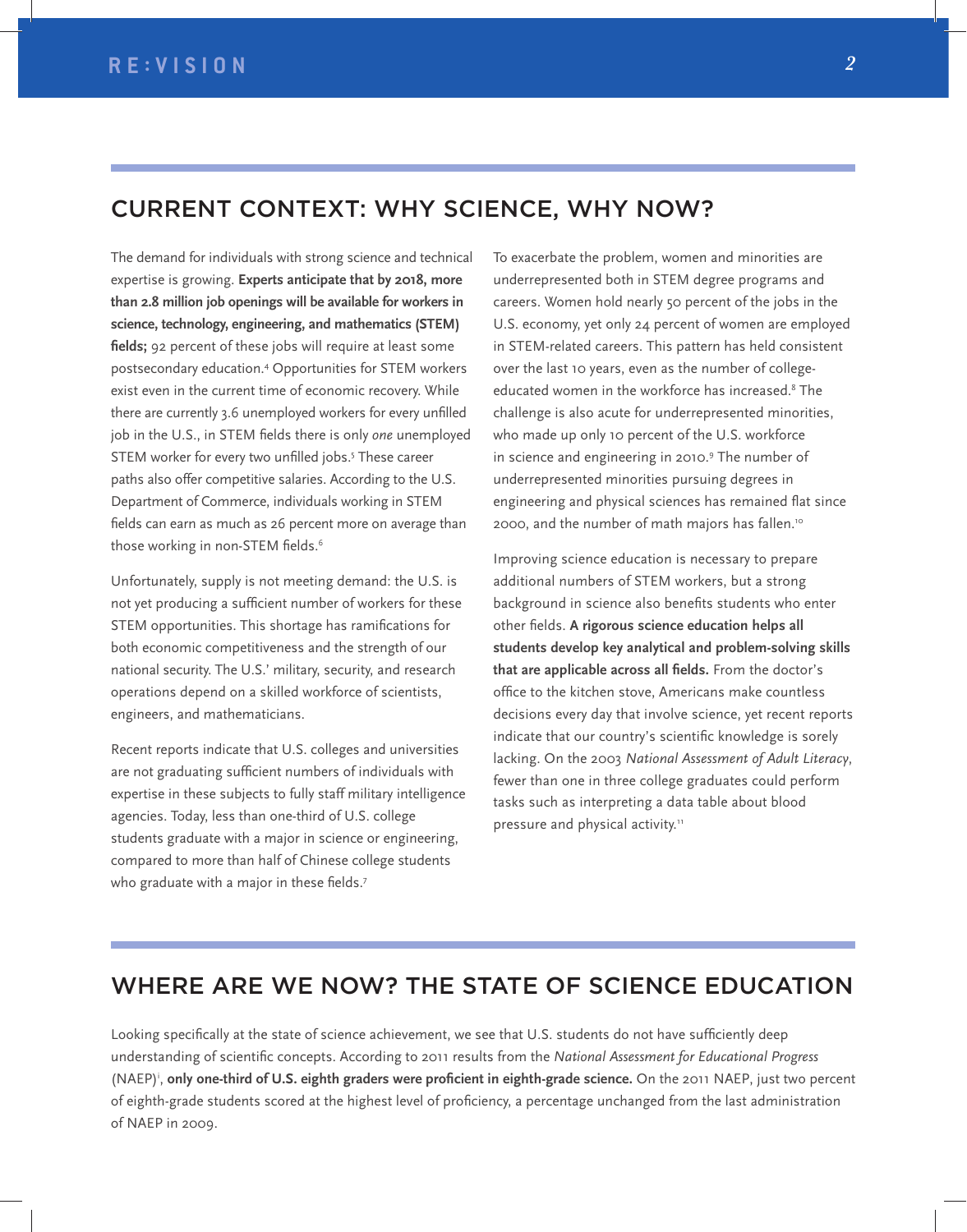**Only 7 percent of U.S. students**  are at top proficiency level on **the PISA** in science, compared to 27 percent in China and 23 percent in Singapore.<sup>i</sup>

International assessments which compare U.S. performance to that of other countries show that **our students' knowledge in science and math is plateauing at a time when other countries are moving ahead.** The *Program for International Student Assessment* (PISA) is an international assessment given every three years to 15-year-olds that evaluates students' capabilities in science literacy and problem solving. Results from 2012 tell us that U.S. science scores have not improved over the last decade. Even after adjusting for poverty, the U.S. continues to fall behind international peers. **The U.S. ranked 21st in science on the 2012 PISA, down from a ranking of 17th in 2009.**12 Performance has also been flat on the *Trends in International Mathematics and Science Study* (TIMSS), which compares the science achievement of fourth- and eighth-grade students across 57 countries and education systems. There was **no measurable difference between the U.S. fourth-grade science scores in 2011 and scores in 2007 or 1995.** There was also no measurable difference between eighth-grade science achievement in 2007 (520) and in 2011 (525). (See charts at right.)





**TIMSS Eighth-Grade Science Results – 1995-2011**

**TIMSS Fourth-Grade Science Results – 1995-2011**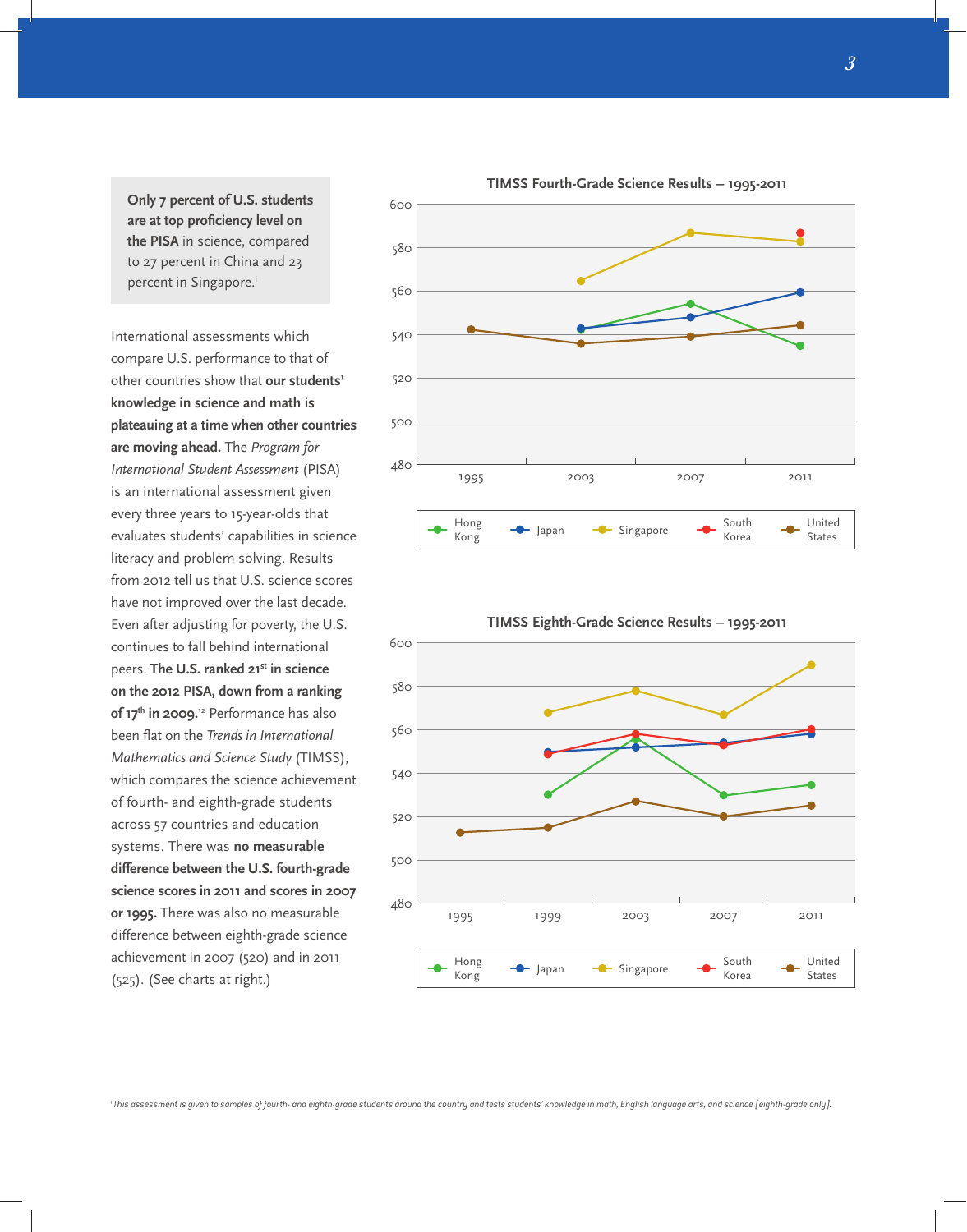Classroom instruction in science has in large part failed to keep pace with technological advancements and scientific discoveries. **The science standards currently used by states to guide classroom instruction are in many cases overly expansive and outdated.**13 Many of these standards were developed based on the National Research Council's *National Science Education Standards* (1996) and the American Association for the Advancement of Science's *Benchmarks for Science Literacy* (1993). These standards were developed by considering each subject area of science independently. As scientists advocated for specific content to be included within their respective disciplines, the standards came to include more material than any K-12 school system could teach well.<sup>14</sup> Also, having not been updated in 15 years, the standards do not address the dramatic proliferation of technology and other advances in science that have occurred since the mid-1990s.

State science standards can also vary in how well inquiry and hands-on learning are integrated with the scientific

content. Some standards emphasize the memorization of facts rather than involve students in the actual practices of science and engineering.15 These hands-on practices are essential to putting scientific content in context, while also developing students' analytical and problem-solving skills. Students are also more likely to engage in the learning process — and perhaps even pursue STEM as a career — if they can see connections between the classroom and the real world through applied, hands-on learning.

At the high school level, student performance in science has plateaued even as states have increased the coursework requirements for a high school diploma. In the mid-1980s, most states required only two years of science for graduation.16 Today, 19 states and the District of Columbia require three or more credits in science for graduation.<sup>17</sup> **Despite these increased requirements, only one in three high school students (36 percent) scored at the collegeready level in science on the 2013 ACT.**<sup>18</sup>

# MOVING FORWARD: EFFORTS UNDERWAY TO IMPROVE SCIENCE EDUCATION

States across the country have recognized the need to improve student performance in science, and a number of efforts are underway to ensure that K-12 science education more effectively prepares students for careers and college. These activities address everything from increasing the rigor and focus of the science content taught in the classroom to partnering with higher education for more dynamic and hands-on professional development for teachers.

#### *Improving the Rigor and Focus of Classroom Instruction*

One way to improve students' college and career readiness is to ensure the content they are learning in the classroom is focused and rigorous and builds in a logical sequence

*To date, 11 states, including California, Delaware, Illinois, Kansas, Kentucky, Maryland, Nevada, Oregon, Rhode Island, Vermont, and Washington, and the District of Columbia have adopted the NGSS. These states are each developing multi-year implementation strategies.*

as students advance through grades. In response to this challenge, 26 states worked together from 2011-2013 to develop a new set of science standards. These standards, known as the **Next Generation Science Standards** (NGSS), are designed to impart both the scientific knowledge and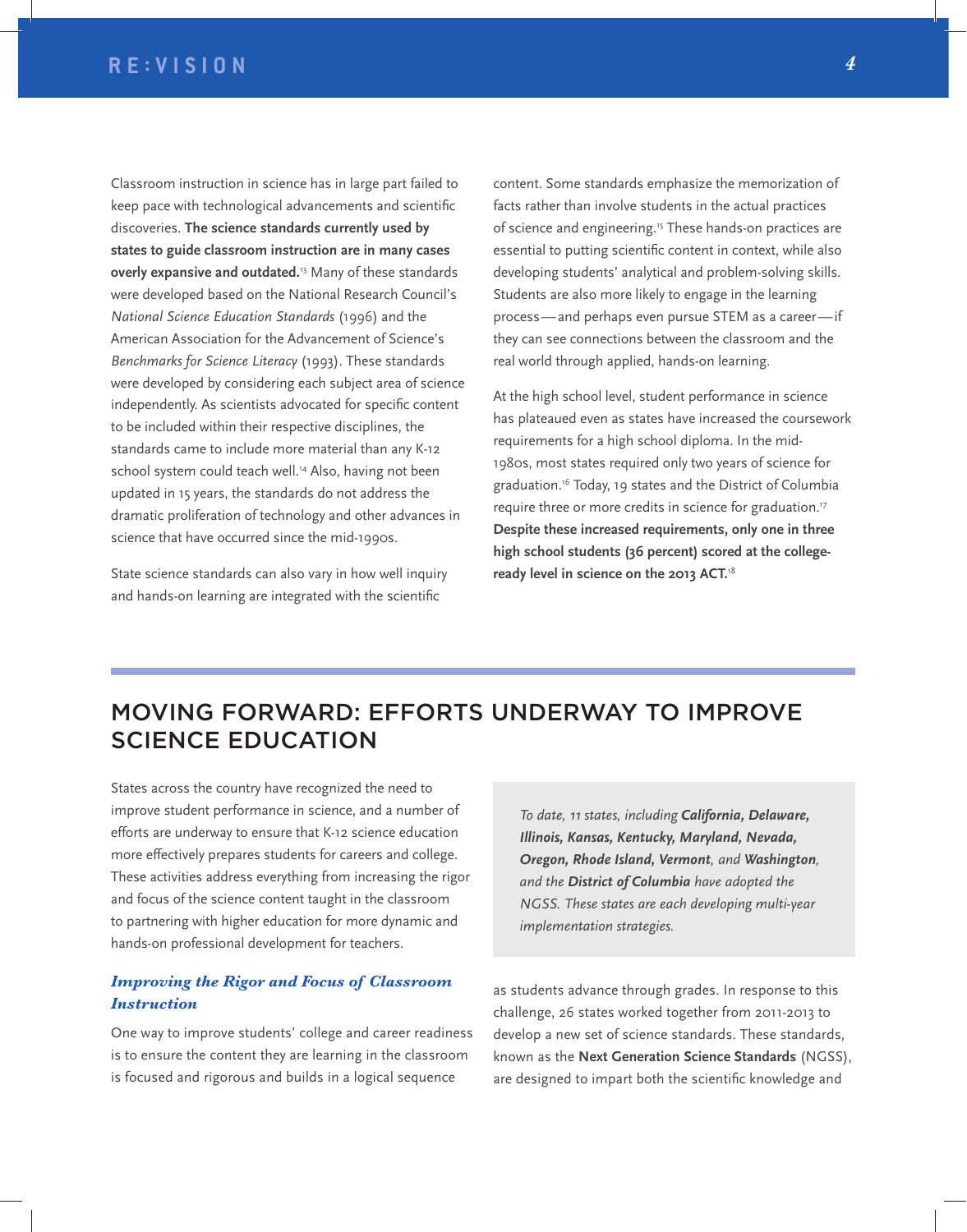experiential practices that students need to master in order to be ready for college and careers. These standards are internationally benchmarked and draw from the curricula and practices of top-performing countries on the PISA and TIMSS (such as Singapore, Finland, Korea, Canada, and Japan). The NGSS are structured in a clear developmental progression so that knowledge builds logically from year to year.

Many states are similarly increasing the rigor of K-12 instruction in mathematics and English language arts through the implementation of college and career ready standards. The **Common Core State Standards** (CCSS), for example, were created in a state-led process to establish a set of more focused, demanding expectations for students in mathematics and English language arts. The CCSS cover the continuum of student learning from kindergarten through twelfth grade and are structured so that content and student learning builds in a logical flow from grade to grade.

Forty-four states, four territories, the District of Columbia, and the U.S. Department of Defense schools have adopted the CCSS. States are currently working on implementation, with a common goal of full implementation by the 2014- 2015 school year.

Although these standards are in English language arts and math, **a key focus of the CCSS is increasing students' ability to read and analyze information across subject areas, especially in science.** As students graduate from high school and enter the workforce or the college classroom, they will need to be proficient at reading complex texts, instructional guides, and reports. The

emphasis on careful reading and problem-solving skills in the math and English language arts standards will also benefit students in science coursework, where collaboration and deep analysis are important for success.

#### *Strengthening Teacher Preparation and Support*

Effective science teachers not only engage their students as they deliver content, but also have the power to inspire students to pursue science as a career. Given the ongoing shortage of science teachers, many states are adopting new recruitment and training programs to attract college students and mid-career professionals to teach science. States are also focused on enhancing the effectiveness of educators in the classroom through professional development programs.

#### TEACHER PREPARATION:

The **U-Teach** teacher preparation program at the University of Texas-Austin recruits undergraduate math and science majors into teaching. Students are able to graduate with both a degree in a STEM subject and a teaching certificate. Notably, this program involves faculty members from education, math, and science departments to train the future teachers in content and pedagogy.19 **Indiana, Michigan, Ohio, New Jersey,** and **Georgia** are home to science teacher recruitment programs as part of the *Woodrow Wilson Teaching Fellowships for STEM Teaching*. Created in each state out of a coalition among governors, universities, state leaders, and unions, the fellowships recruit individuals with strong backgrounds in science, as well as technology, engineering, and math, into teaching in high-needs secondary schools. **Individuals receive a stipend and earn one-year master's degrees in exchange for a three-year teaching commitment.**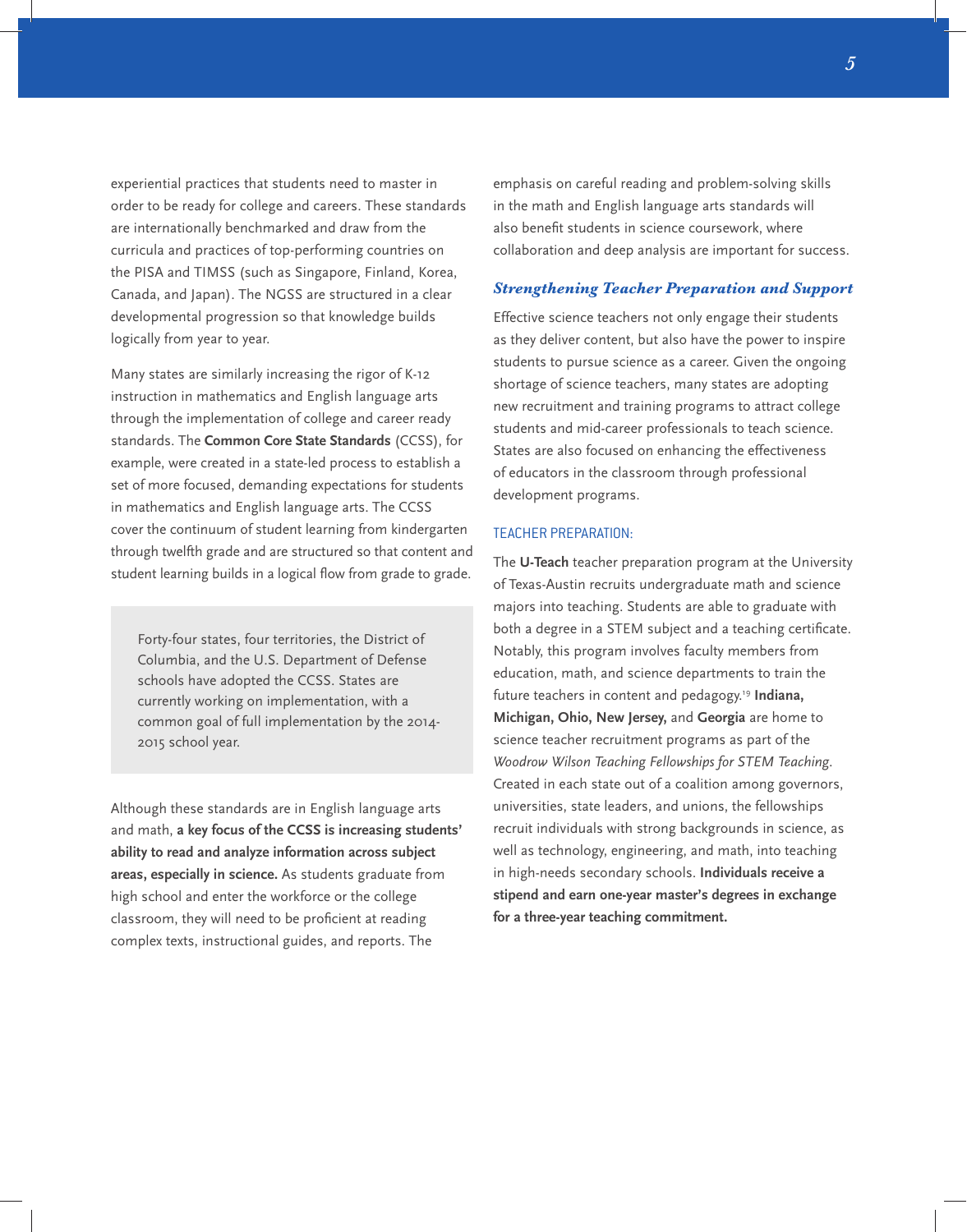#### TEACHER SUPPORT:

Professional development programs keep teachers up to date with scientific developments and best practices in science instruction. As part of a collaborative effort between K-12 public schools and Rhode Island College, the Rhode Island STEM Center offers cutting-edge professional development, disseminates best STEM teaching practices, and fosters networks between teachers, higher education, and parents. The **Houston Independent School District** as well as districts in **New Mexico** and **North Carolina** are involved in a federal i3 grant to evaluate the National Science Resources Center's (NSRC) *Leadership Assistance for Science Education Reform* (LASER) model. The LASER program offers a systematic approach to science education reform with an emphasis on experiential, hands-on science learning. Both teachers and school leaders are receiving extensive professional development through the program.

#### *Engaging Underrepresented Groups in Science*

Recognizing the shortage of women and underrepresented minorities pursuing careers in science, a number of programs are using innovative approaches to engage these students throughout their K-12 experience. **Project Exploration** is a nonprofit science education organization based in Chicago dedicated to expanding access to science, particularly for minority youth and girls. Project Exploration offers free, hands-on science programs that incorporate mentorship and leadership development. Over one-third of the program's alumni pursue science as a major in college.20 The **Expanding Your Horizons Network** is focused on providing mentoring and support to girls to pursue opportunities and career paths in STEM. The organization holds more than 80 conferences every year that involve girls in hands-on experiments and projects led

by professional women in STEM fields. The network also connects girls with mentors and trains teachers on how to better support girls in STEM subjects.<sup>21</sup>

#### *Identifying and Scaling Best Practices*

As states implement initiatives to improve science education, many are carefully evaluating which programs generate the most significant innovation and results for schools and students. **North Carolina** has recently launched the **NC STEM Recognition** program to formally identify and recognize exemplary STEM schools. Schools will be evaluated on a formal rubric which includes components such as projectbased learning, community and business engagement, and connections with postsecondary education. In **California**, a series brings together eight regional STEM networks and their leaders from the education, private, academic, and business sectors to launch STEM programs that address regional economic needs. These hubs also work to identify effective STEM practices that could be scaled up across the state.

#### *State-Level Leadership for Science Education*

State leadership can bring urgency and coherence to efforts to improve science education, in addition to linking these efforts to state economic needs. In **Iowa**, Governor Terry Branstad has established a STEM Advisory Council, which is co-chaired by the lieutenant governor and an Iowa-based CEO. This group led the development of the *Iowa STEM Strategic Plan Roadmap*, an effort to better coordinate STEM programs as well as develop college and career ready students. In 2012, **Oregon's** legislature established a permanent state council with the responsibility of advancing and evaluating STEM education in Oregon schools. The council originated out of a working group made up of business, education, and community leaders.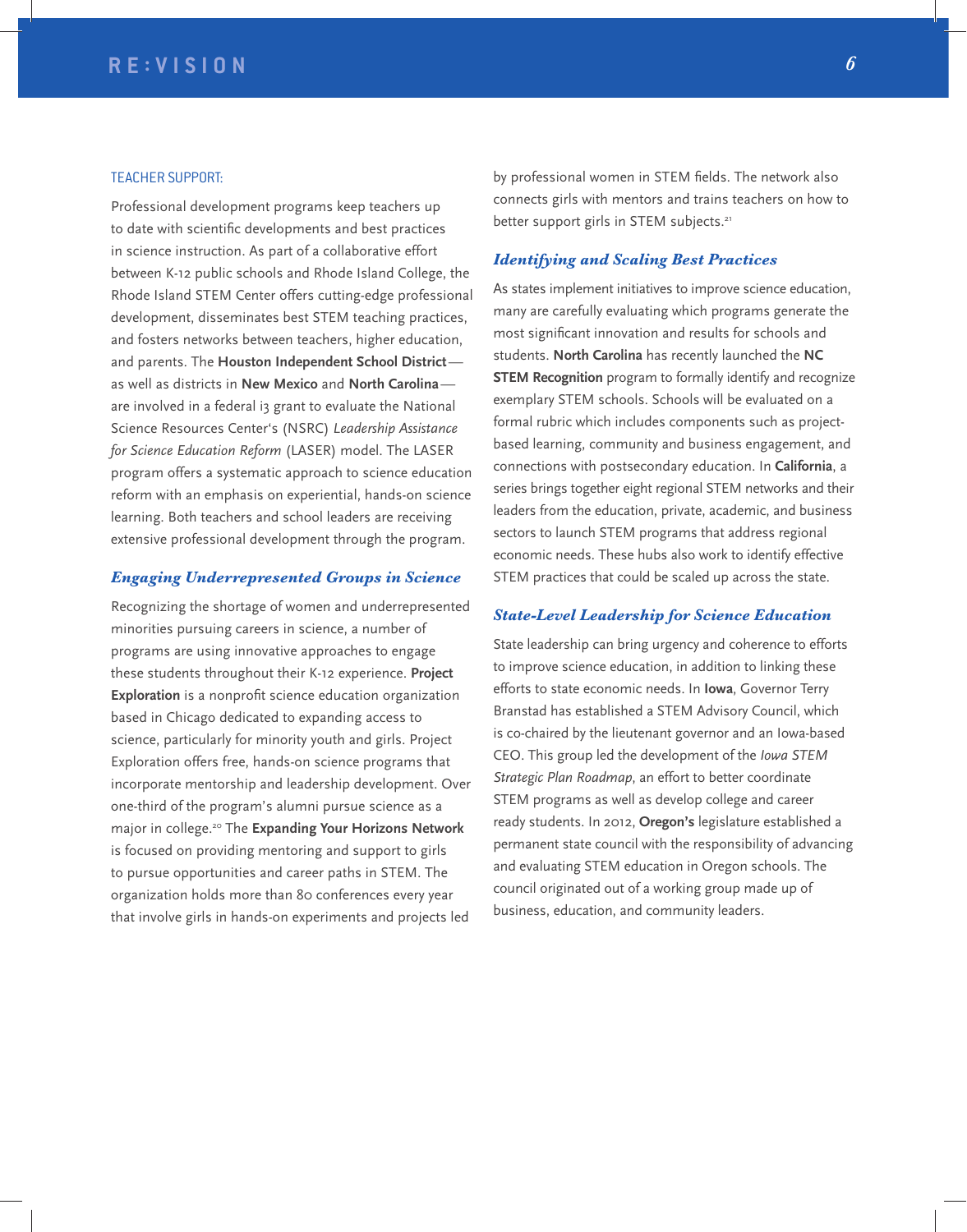*References*

- 1 U.S. PATENT AND TRADEMARK OFFICE. [2012]. *U.S. Patent Statistics Chart, Calendar Years 1963-2012.* www.uspto.gov/web/offices/ac/ido/oeip/taf/us stat.htm
- 2 NATIONAL SCIENCE FOUNDATION. (2012). *Science and Engineering Indicators: 2012.* www.nsf.gov/statistics/seind12/c6/c6h.htm#s3
- 3 ACHIEVE. [March 2012]. Poll Shows Strong Support for Improving Science Education. www.achieve.org/new-poll-shows-strong-support-improving-scienceeducation
- 4 ANTHONY CARNEVALE, NICOLE SMITH, AND JEFF STROHL. [2010]. *Help Wanted: Projects of Jobs and Education Requirements through 2018.* http://cew. georgetown.edu/jobs2018/
- 5 CHANGE THE EQUATION. [2012] *Vital Signs: Reports on the condition of STEM learning in the U.S.* http://vitalsigns.changetheequation.org/images/ vs newsletter/united states.pdf
- 6 U.S. DEPARTMENT OF COMMERCE, ECONOMICS AND STATISTICS ADMINISTRATION. [2011]. *STEM: Good Jobs Now and for the Future.* www.esa.doc.gov/sites/ default/files/reports/documents/stemfinalyjuly14\_1.pdf
- 7 COUNCIL ON FOREIGN RELATIONS. [2012]. *U.S. Education Reform and National Security.* www.cfr.org/united-states/us-education-reform-national-security/ p27618
- 8 U.S. DEPARTMENT OF COMMERCE, ECONOMICS AND STATISTICS ADMINISTRATION. [2011]. Women in STEM: A Gender Gap to Innovation. www.esa.doc.gov/ Reports/women-stem-gender-gap-innovation
- 9 NATIONAL SCIENCE BOARD. [2014]. *Science and Engineering Indicators 2014*. www.nsf.gov/statistics/seind14/
- 10 NATIONAL CENTER FOR SCIENCE AND ENGINEERING STATISTICS (2013). Women, Minorities, and Persons with Disabilities in Science and Engineering: *2013.* National Science Foundation.
- 11 NATIONAL ASSESSMENT OF ADULT LITERACY. (2007). Literacy in Everyday Life: Results from the 2003 National Assessment of Adult Literacy.
- 12 OECD. *Programme for International Student Assessment (PISA) Results from PISA 2012. (2013)*. www.oecd.org/pisa/keyfi ndings/PISA-2012-results-US.pdf
- 13 NATIONAL RESEARCH COUNCIL. (2012). A Framework for K-12 Science Education: Practices, Crosscutting Concepts, and Core Ideas. The National Academies Press.
- 14 E. K. STAGE, H. ASTURIAS, T. CHEUK, P.A. DARO, S. B. HAMPTON. (April 2013). *Opportunities and Challenges in the Next Generation Standards. Science.*
- 15 NATIONAL RESEARCH COUNCIL. (2012). A Framework for K-12 Science Education: Practices, Crosscutting Concepts, and Core Ideas. The National Academies Press.
- 16 NATIONAL SCIENCE FOUNDATION. (2012). *Science and …ngineering Indicators: 2012.* www.nsf.gov/statistics/seind12/c1/c1s2.htm
- 17 ACHIEVE. (November 2013). *State College- and Career-Ready High School Graduation Requirements.* www.achieve.org/fi les/CCR-Diploma-Grad-Reqs-Table-11-2013.pdf
- 18 ACT. (2013). *The Condition of College and Career Readiness 2013.* www.act.org/research/policymakers/cccr13/pdf/CCCR13-NationalReadinessRpt.pdf
- 19 PRESIDENT'S COUNCIL OF ADVISORS ON SCIENCE AND TECHNOLOGY. (September 2010). Prepare and Inspire: K-12 Education in Science, Technology, *…ngineering, and Math (ST…M) for America's Future.* www.whitehouse.gov/sites/default/fi les/microsites/ostp/pcast-stemed-report.pdf
- 20 PROJECT EXPLORATION. www.projectexploration.org/
- 21 EXPANDING YOUR HORIZONS NETWORK. www.eyhn.org/